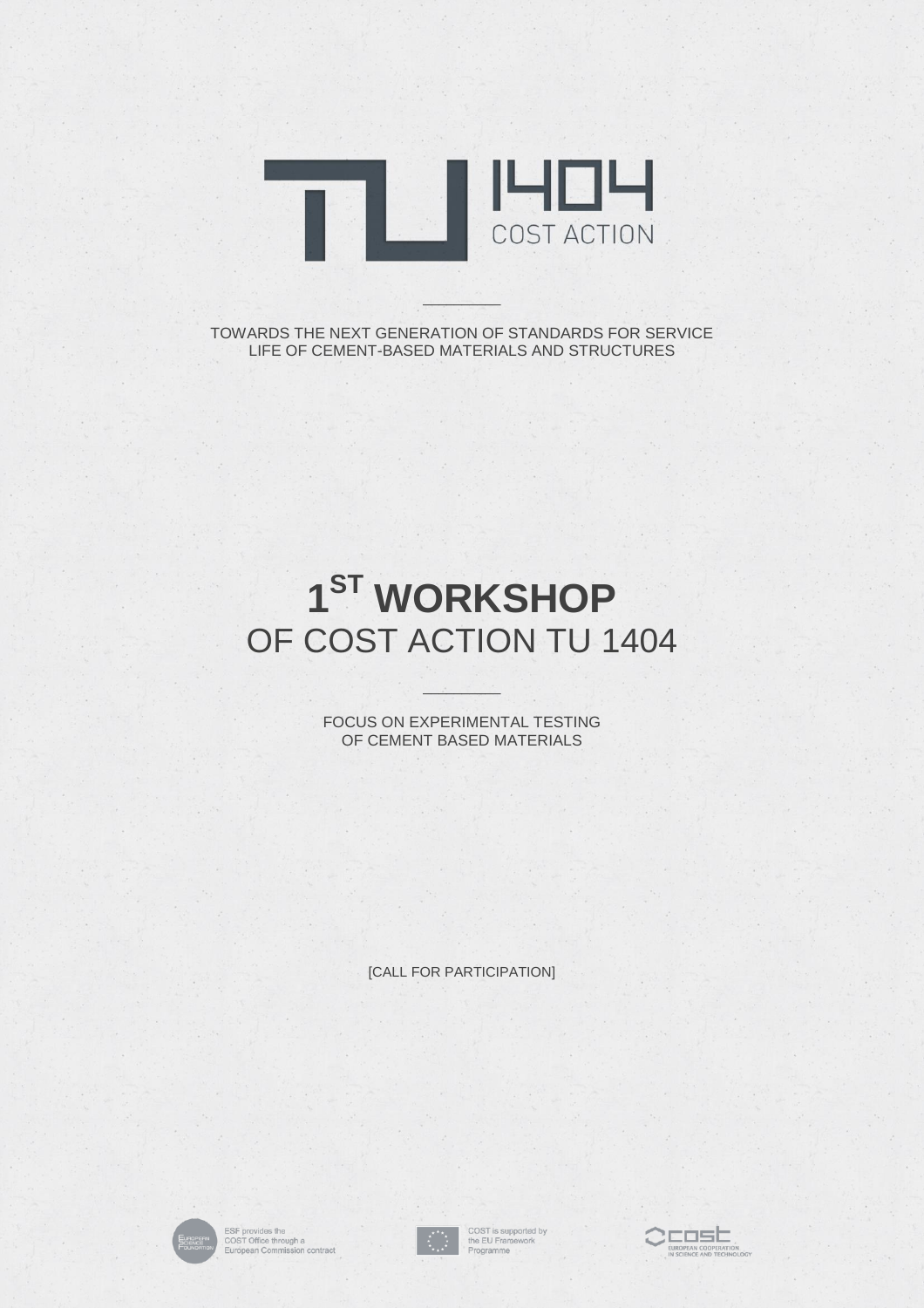## **1 ST WORKSHOP** - SLOVENIA

### **COST ACTION TU1404**

TOWARDS THE NEXT GENERATION OF STANDARDS FOR SERVICE LIFE OF CEMENT-BASED MATERIALS AND STRUCTURES

[PRACTICAL INFORMATION BOOKLET]

DATE OF WORKSHOP April 16-17, 2015

Place of workshop University of Ljubljana, Faculty of Civil and Geodetic Engineering Ljubljana, Slovenia

#### **ACTION CONTACTS**

Vice Chair of the Action Stephanie Sta<br>Local organizers Gregor Trtnik Local organizers

 $\pm$ 

Violeta Bokan Bosiljkov Action websites [http://www.tu1404.eu](http://www.tu1404.eu/)

Chair of the Action Miguel Azenha [miguel.azenha@civil.uminho.pt](mailto:miguel.azenha@civil.uminho.pt)<br>Vice Chair of the Action Stephanie Staquet states States States States States States States States States Number [grega.trtnik@igmat.eu](mailto:grega.trtnik@igmat.eu) [violeta.bokan-bosiljkov@fgg.uni-lj.si](mailto:violeta.bokan-bosiljkov@fgg.uni-lj.si)<br>http://www.cost.eu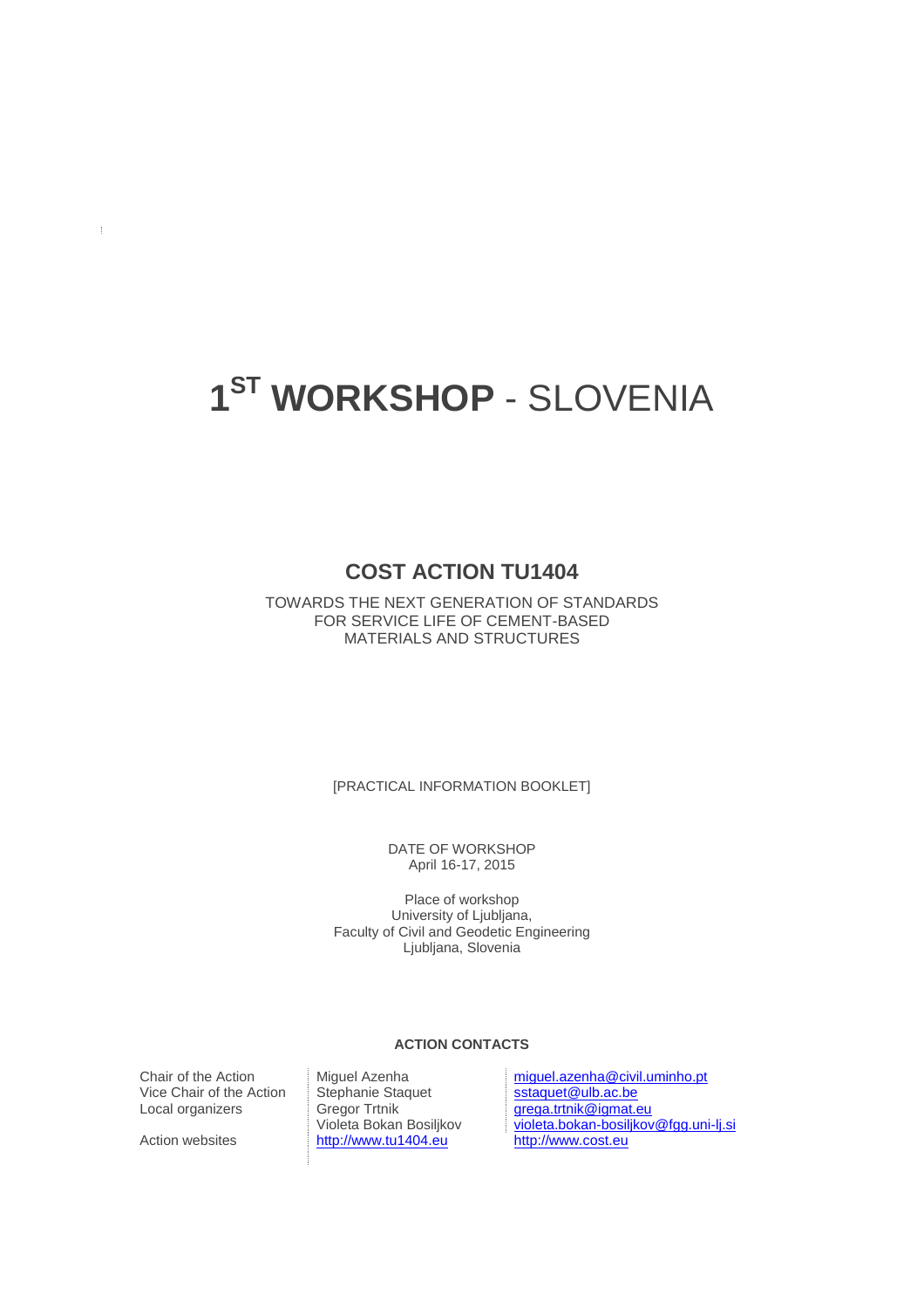

#### **LOCATION AND DATE OF THE WORKSHOP**

The 1st workshop of COST TU1404 Action will take place at University of Ljubljana, Faculty of Civil and Geodetic Engineering (in the following [UL, FGG\)](http://www3.fgg.uni-lj.si/en/). UL, FGG is located in a heart of Ljubljana, the capital of Slovenia. The workshop will be organized between 16<sup>th</sup> -17<sup>th</sup> April, 2015 (please refer to [http://www.tu1404.eu/activity-record\)](http://www.tu1404.eu/activity-record).

The WorkShop will take place in the  $2<sup>nd</sup>$  floor of the building where also all the posters, coffee breaks, and lunch will be organized.



#### **HOW TO GET TO UL,FGG**

#### From Slovenian National Airport Jože Pučnik

FGG is located in a heart of Ljubljana, which is approximately 30 km away from Slovenian national [Airport Jože Pučnik.](http://www.lju-airport.si/en/Main) If possible, the participants are encouraged to use public transport due to the COST [reimbursement rules.](http://www.cost.eu/service/faq/About-e-COST/How-do-I-file-a-travel-reimbursement-request-I-attended-a-COST-Action-meeting-and-was-asked-to-encode-my-expenses-related-to-travel-and-accommodation.-How-do-I-go-about-this) Numerous public transportation connections are available from the airport to the heart of Ljubljana[. Bus](http://www.lju-airport.si/en/passengers-and-visitors/getting-here/bus/) (approx. 4 EUR/person for one direction) or [shuttle](http://www.lju-airport.si/en/passengers-and-visitors/getting-here/shuttle/) (approx. 9 EUR/person for one direction) are preferable options which can be easily reimbursed but the passengers can also use [taxi](http://www.lju-airport.si/en/passengers-and-visitors/getting-here/taxi/) (approx. 25 EUR for one direction) in the case of early/late arrivals/departures.

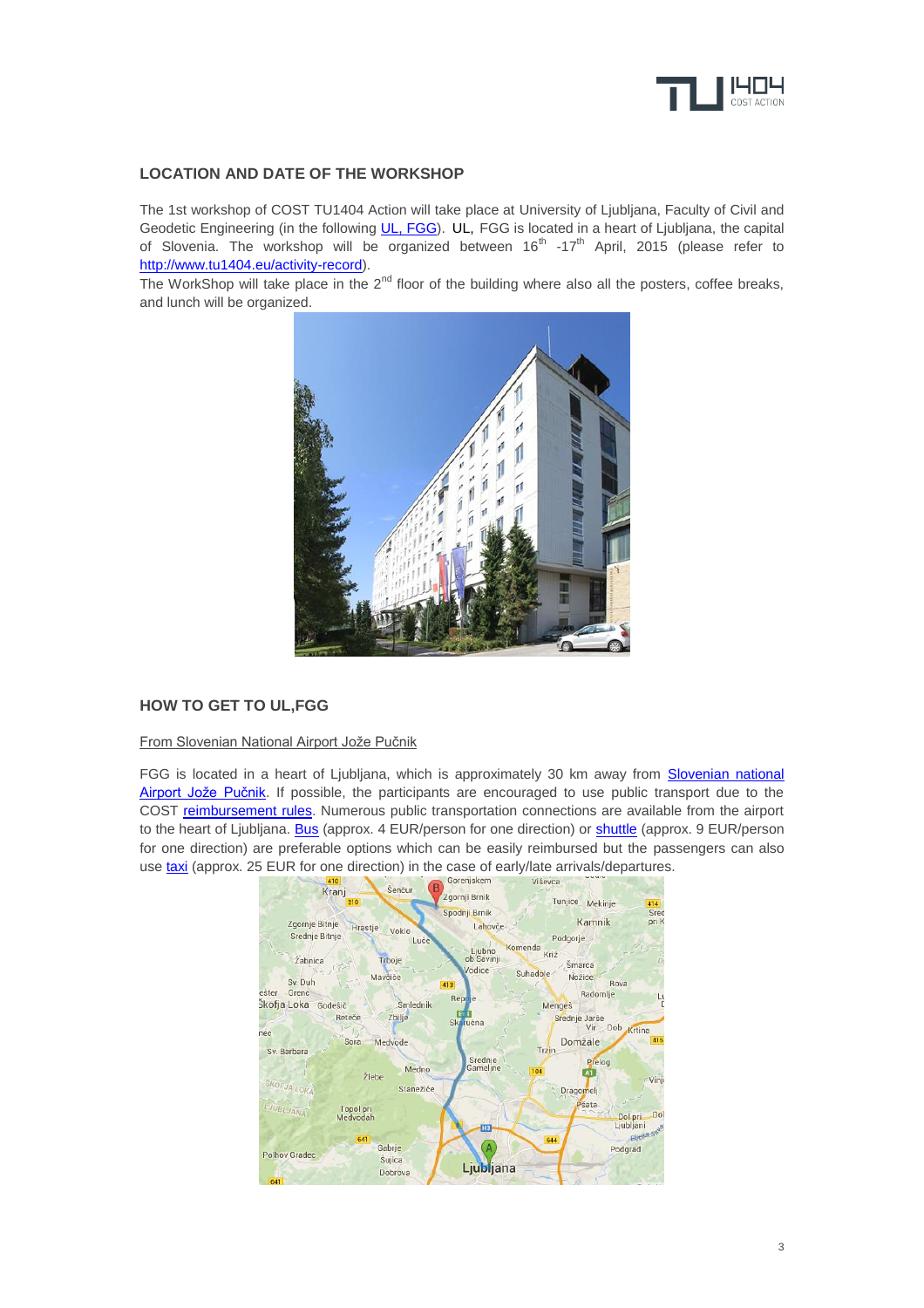

#### **From Other nearby Airports**

#### 1) From [Graz Airport](http://www.flughafen-graz.at/en/home.html)

[Graz AirPort](http://www.flughafen-graz.at/en/home.html) is a minor international airport in [Graz,](http://en.wikipedia.org/wiki/Graz) the second-largest city in Austria. It is located in the municipalities of [Feldkirchen](http://en.wikipedia.org/wiki/Feldkirchen_bei_Graz) and [Kalsdorf,](http://en.wikipedia.org/wiki/Kalsdorf_bei_Graz) 5 [NM](http://en.wikipedia.org/wiki/Nautical_mile) (9.3 km; 5.8 mi) south of Graz city center and mainly serves flights to European leisure and some metropolitan destinations. Graz is approximately 200 km away from Ljubljana (around  $2 - 2.5$  hours by car or bus). It is also possible to travel by train to Ljubljana, which costs approximately 20 EUR/person.

#### 2) From [Venice Airport](http://www.veniceairport.it/en/)

Venice Marco Polo Airport is an international airport located on the Italian mainland 8 km north of [Venice,](http://en.wikipedia.org/wiki/Venice) in Tessera, a *[Frazione](http://en.wikipedia.org/wiki/Frazione)* of the [Comune of Venice](http://en.wikipedia.org/wiki/Comune) nearest to [Mestre.](http://en.wikipedia.org/wiki/Mestre) Venice is approximately 180 km away from Ljubljana (around 2-2.5 hours by car or bus). It is also possible to travel by [train](http://www.seat61.com/venice-to-ljubljana-and-zagreb-by-train.htm#.VOMSdvnF_cg) to Ljubljana, which costs approximately 22 EUR/person.

#### **ACCOMODATION**

The majority of the participants will be accommodated in [City Hotel](http://www.cityhotel.si/cms/en/index.xhtml) as suggested by local organizers. The hotel is located in downtown and is only 20 minutes walking distance to the workshop location (UL, FGG) as shown in the figure below. Please check the route using appropriate online applications also (Google Earth, Via Michelin, etc.). Some of the participants will be accommodated in [Best Western](http://www.hotelslon.com/en/)  [Premier Slon Hotel.](http://www.hotelslon.com/en/)



#### **REGISTRATION AND ADVERTISING MATERIAL**

Registration desk will be located in the second floor of the FGG building. The participants will receive their badges and a short form needed to vote for the best poster (please refer to the text below). All the participants are encouraged to bring some advertising material (company profile, their newly developed products related to the Action, etc) in order to give it to the other participants. There will be special tables available for such material.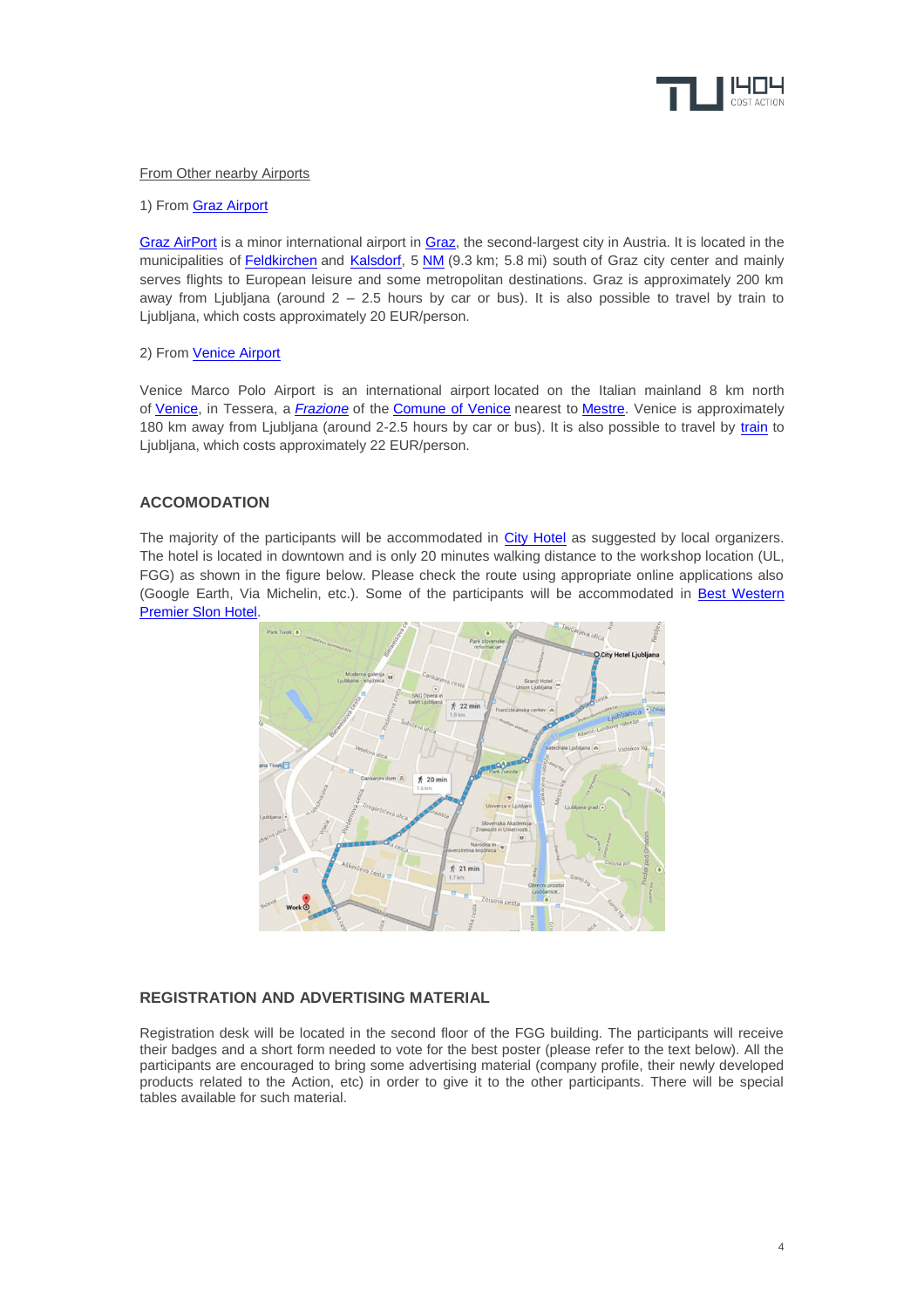

#### **POSTERS AND BEST POSTER COMPETITION**

All the participants are expected to print their posters and bring their printed posters in Ljubljana. The posters of non-visiting participants will be shown as well on LCD screen during poster session and will be also included in the e-book of the workshop.

There will be a special competition for best posters of type 2 (!) (research related posters) organized at the Workshop. The participants are kindly asked to fill the form that they will receive at their registration and vote for the poster that fascinates them the most. Voting will take place on the first day of the Workshop (i.e. Thursday, 16<sup>th</sup>) and will be possible until 18:00. The results will be presented during the dinner at City Hotel at 21:00.

#### **GUIDED TOUR AROUND LJUBLJANA**

A guided tour around Ljubljana will be organized at the end of the first day of the WorkShop. It will begin at 18:30 in front of FGG and finish approximately at 19:45 at City Hotel where the dinner will take place.